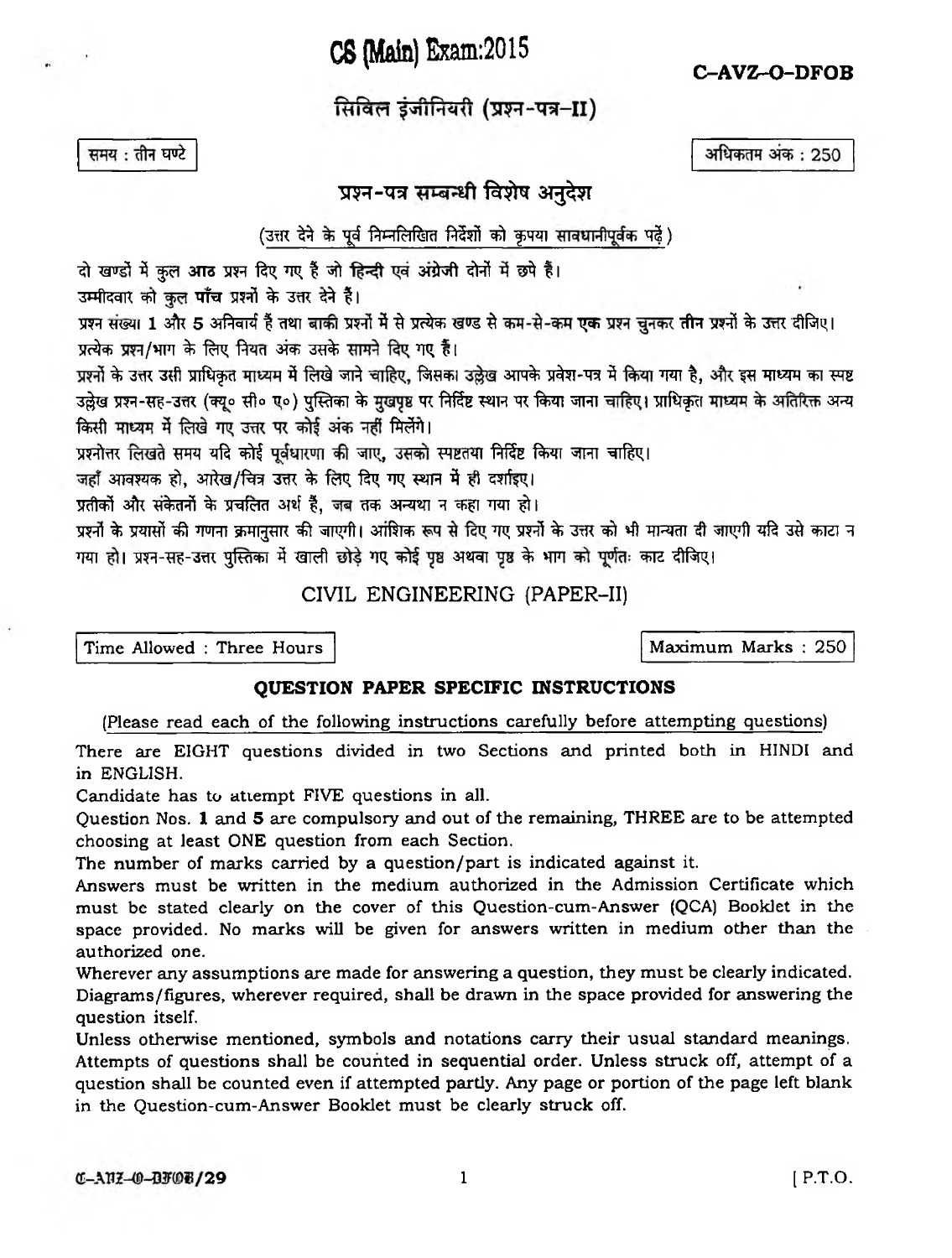1. *(a)* एक अच्छी ईंट-मिट्री के क्या घटक होते हैं? प्रथम श्रेणी ईंट के गुणधर्मों की विवेचना कीजिए। ईंटों की गुणता की जाँच के लिए किए जाने वाले परीक्षणों का विवरण दीजिए।

What are the constituents of a good brick earth? Discuss the properties of a first class brick. Describe the tests to be performed to check the quality of bricks. 10

*(b)* दोहरे 2-पथ परिवहनमार्ग वाले एक राष्टीय राजमार्ग का 25 वर्ष की अभिकल्प आयु के लिए वर्ष 2017 में निर्माण किया जाना है। परंतु, यातायात गणना से पता चलता है कि वर्ष 2015 में केवल 2000 व्यावसायिक वाहन (दोनों तरफ का योग) प्रतिदिन चल रहे हैं तथा व्यावसायिक वाहनों की वार्षिक वृद्धि-दर 5% है। अतः मितव्ययी कारणों से इस राष्ट्रीय राजमार्ग की नई नम्य कुट्टिम का निर्माण, प्रारम्भिक रूप से 15 वर्ष की अवधि के लिए, चरणों में करने का निश्चय किया गया। वाहन क्षति गुणक 4.8 मानते हुए, इस नई नम्य कुट्टिम के अभिकल्पन के लिए यातायात को ज्ञात कीजिए। यदि आवश्यकता हो, तो अन्य आँकडों को उपयुक्त रूप से मान लीजिए।

A national highway with dual 2-lane carriageway is to be constructed in the year 2017 for a design life of 25 years. However, traffic count reveals that only 2000 commercial vehicles (summation of both directions) are plying per day in the year 2015 and annual rate of increase in commercial vehicles is 5%. Hence, from economical reasons, it was decided to construct new flexible pavement for this national highway in stages initially for a period of 15 years. Determine the traffic for which this new flexible pavement is to be designed assuming vehicle damage factor as 4\*8. Assume any other data suitably, if required.

10

5

5

- *(c) (i)* सिविल इंजीनियरी परियोजनाओं में समोच्च-रेखी मानचित्र के विभिन्न उपयोगों को स्पष्ट कीजिए। Explain various uses of a contour map in Civil Engineering projects.
	- *(ii)* एक हवाई फोटोग्राफ माध्य समुद्र तल से 15 km की उड़ान-ऊँचाई से लिया गया। इस फोटोग्राफ पर एक *नह*र का सीधा हिस्सा मापने पर 20 cm दर्शाता है, जबकि ज़मीन पर यह हिस्सा मापने पर 10 km है। यदि धरातल की माध्य समुद्र तल से ऊँचाई 5000 m हो, तो इस फोटोग्राफ को लेने के लिए इस्तेमाल हए कैमरे लेन्स की फोकस दूरी निकालिए।

An aerial photograph was taken from a flying height of 15 km above m.s.l. A straight portion of a canal measures 20 cm on this photograph, whereas it is 10 km on the ground. If the height of the terrain is 5000 m above m.s.l., compute the focal length of camera lens used for taking the photograph.

C-ABZ-O-DFOB/29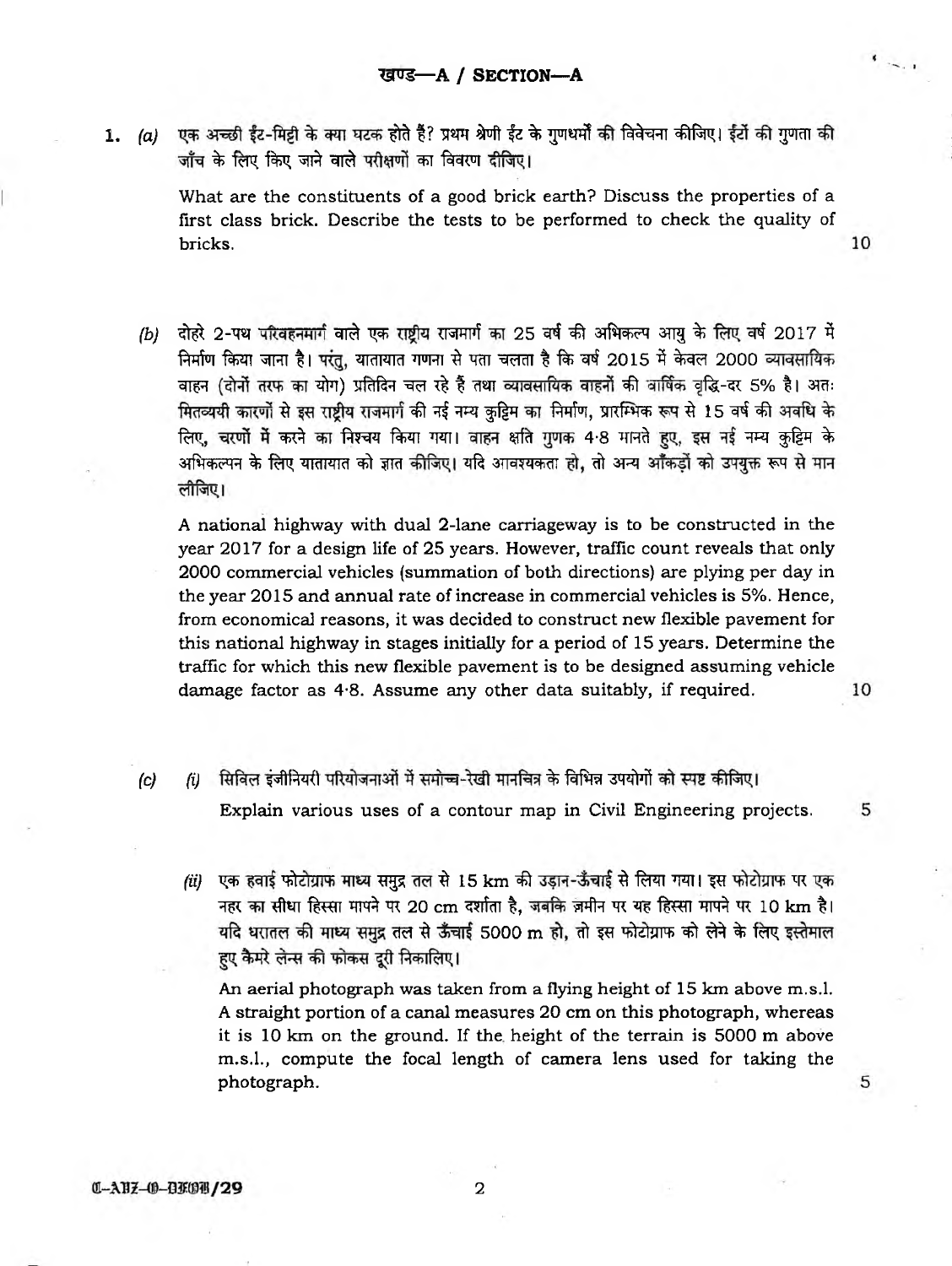*(d)* अधिक गति और बेहतर सवारी गुणवत्ता प्राप्त करने के लिए, एक रेल पथ के निर्माण के लिए विचार की जाने वाली आधारभूत आवश्यकताएँ क्या हैं? एक कटाई खंड में, मोड़ पर, एक दोहरी लाइन के लिए बड़ी लाइन (ब्रौड गेज) रेल पथ का प्रारूपिक अनप्रस्थ काट खींचिए।

What are the basic requirements to be considered for construction of a railway track to achieve higher speeds and better riding quality? Sketch a typical cross-section of a BG railway track for double line on curve in cutting section.

 $5+5=10$ 

*(e)* PERT को परिभाषित कीजिए एवं इसके महत्त्व की विवेचना कीजिए। PERT में प्रयुक्त होने वाले विभिन्न काल प्राकलनों की व्याख्या कीजिए।

Define PERT and discuss its significance. Explain different time estimates used in PERT.  $10$ 

2. (a) कंक्रीट के समानुपातन (प्रोपोर्शनिंग) का क्या अर्थ है? इसके गुणधर्मों पर चर्चा कीजिए। कंक्रीट के समानुपातन की विभिन्न विधियों का वर्णन कीजिए।

> What is meant by proportioning of concrete? Discuss its properties. Describe different methods of proportioning concrete. 15

*(b)* निम्नलिखित का उत्तर दीजिए:

Answer the following :

*(i)* ओपन-ग्रेडेड बिटुमनी निर्माण और डेन्स-ग्रेडेड बिटुमनी निर्माण के बीच विभेदन कीजिए। Differentiate between open-graded and dense-graded bituminous construction. 5 *(ii)* बिटमनी मिश्रण की सामान्य आवश्यकताएँ क्या हैं?

What are the general requirements of a bituminous mix? 5

- *(iii)* सीमेंट-कंक्रीट कुट्टिम के जोड़ों के लिए टाई छड़ों तथा डाउवेल छड़ों का प्रयोजन बताइए। Write the purpose of tie bars and dowel bars in joints of cement concrete pavement. 5
- *(c)* सिविल निर्माण परियोजना में आवश्यक मशीनों के विभिन्न प्रकार क्या हैं? अर्थ-मूर्विग मशीनरी के निष्पादन को प्रभावित करने वाले कारकों को वर्णित कीजिए।

What are the different types of machinery required at civil construction project? Discuss the factors which influence the performance of an earthmoving machinery. 20

*c*-Anz- $\omega$ -BF $\omega$ **29** [ P.T.O.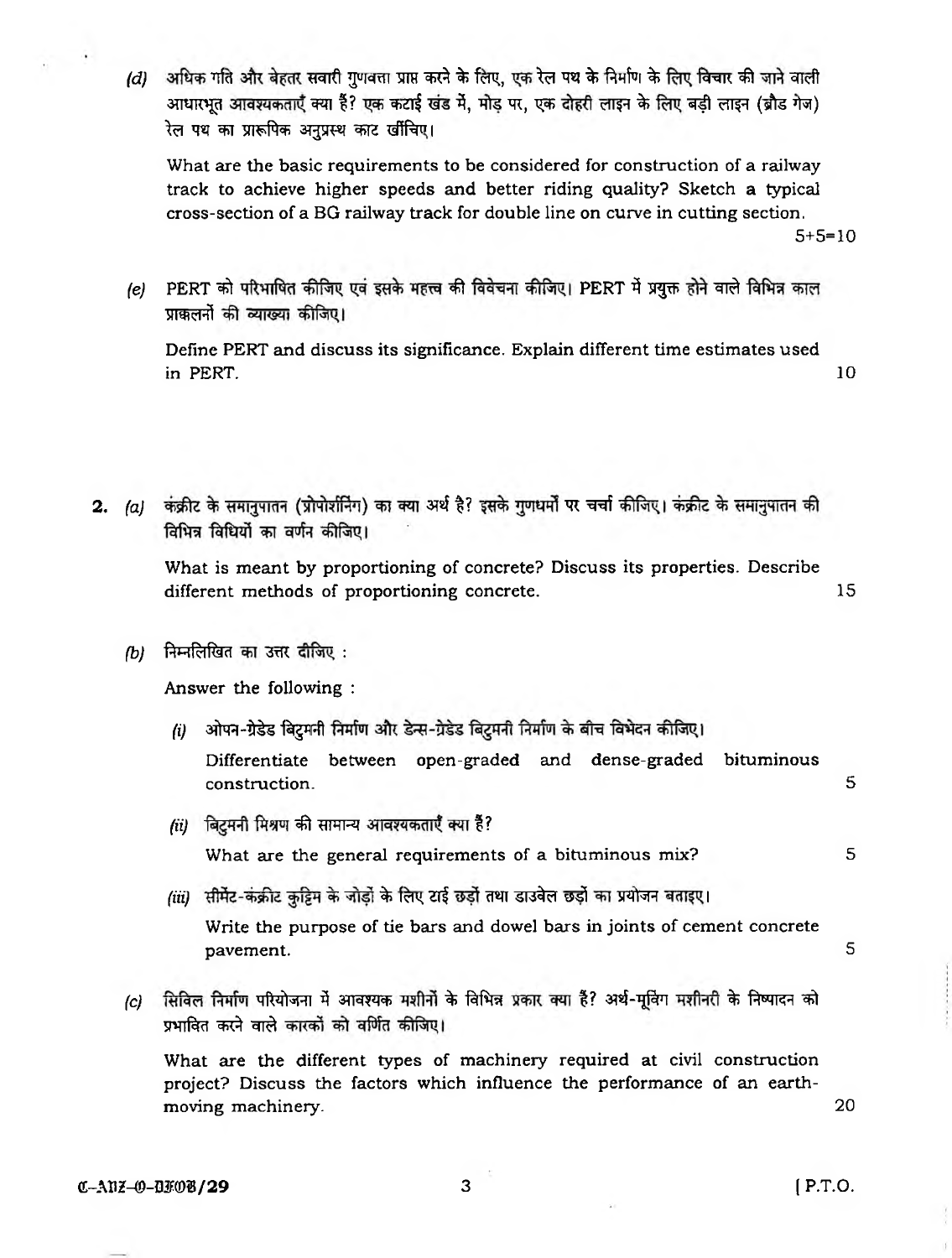3. (a) पत्थर को भवन-निर्माण कार्य हेतु उपयुक्त बनाने के लिए उस पर क्या-क्या परीक्षण किए जाने चाहिए, उनको गिनाइए। पत्थरों के डेसिंग का क्या अर्थ है? खदान डेसिंग के क्या फायदे हैं?

> Enumerate the tests to which a stone should be subjected for making it fit for building construction purposes. What is meant by dressing of stone? What are the advantages of quarry dressing? 15

(b) एक चंक्रम (ट्रैवर्स) के निम्नलिखित दिए गए आँकड़ों से CD भुजा की लम्बाई ज्ञात कीजिए, यदि चंक्रम बिन्दु A,  $D$  तथा  $E$  एक सीधी लाइन में स्थित हों :

From the following data of a traverse, compute the length *CD,* if traverse stations *A*, *D* and *B* are in a straight line : 15

| भुजा | लम्बाई (m में) | दिशाकोण          |  |
|------|----------------|------------------|--|
| Line | Length (in m)  | Bearing          |  |
| AВ   | 110            | $83^{\circ} 12'$ |  |
| BС   | 165            | $30^{\circ}$ 41' |  |
| СD   |                | 346° 06'         |  |
| DE   | 212            | $16^{\circ} 18'$ |  |

*(c)* निम्नलिखित का उत्तर दीजिए :

Answer the following :

*(i)* एक यातायात रोटरि के संदर्भ में वयन कोण (वीर्विग ऐंगल) और वयन लम्बाई की संक्षेप में व्याख्या कीजिए।

Briefly explain the weaving angle and weaving length with reference to traffic rotary. 10

*(ii)* सरणीकृत चौराहों हेतु यातायात टापुओं के अभिकल्पन के लिए विचार किए जाने वाले विभिन्न कारक क्या हैं? चौराहों पर यातायात टापुओं का उपयोग करते हुए वाहनों की गति कैसे नियंत्रित की जा सकती है, रेखाचित्र की सहायता से संक्षेप में इसकी व्याख्या कीजिए।

What are the various factors to be considered in the design of traffic islands for channelized intersections? Briefly explain, with the help of sketch, how speed of vehicles can be controlled by using traffic islands at intersections. 5+5=10

4. (a) सिविल इंजीनियरी परियोजना के कार्यक्रम-निर्धारण से आप क्या समझते हैं? कार्यक्रम-निर्धारण के क्या फायदे हैं? कार्यक्रम-निर्धारण के वर्गीकरण की चर्चा कीजिए।

What do you mean by scheduling of a Civil Engineering project? What are the advantages of scheduling? Discuss the classification of scheduling. 15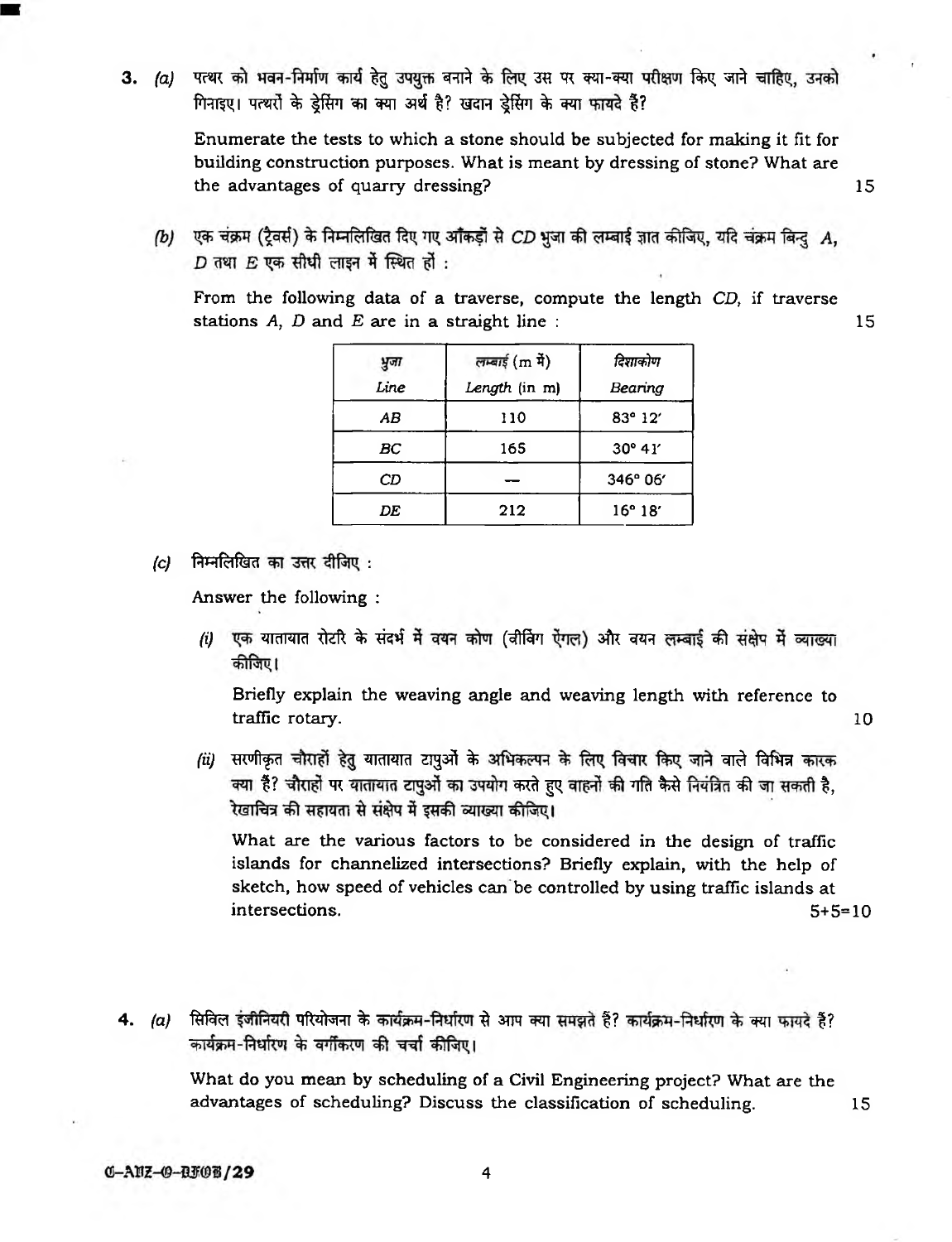*(b)* एक 3° वाले मुख्य BG वक्र पथ पर चलने वाली टेर्नो के निम्नलिखित विवरण का उपयोग करते हुए  $f(t)$  साम्यावस्था गति के लिए साम्यावस्था कैंट और *fiil अ*पनाए जाने वाले पारगमन वक्र की लम्बाई ज्ञात कीजिए :

| <i>गति</i> (km/hr में) | ट्रेनों की संख्या | <i>गति</i> (km/hr में) | ट्रेनों की संख्या |
|------------------------|-------------------|------------------------|-------------------|
| 75                     |                   |                        |                   |
| 65                     |                   | 45                     |                   |

मानिए $-$ 

- (1) ^ ^ artery *^ r n* W 80 km/hr *%;*
- (2) अनुमति-योग्य कैंट न्यूनता 7.5 cm है;
- (3) भारित औसत का ट्रेनों की साम्यावस्था रफ्तार के रूप में इस्तेमाल किया जा सकता है।

Using the following details of trains running on a 3° main BG curve track, determine *(i)* equilibrium cant for equilibrium speed and *(ii)* length of transition curve to be adopted :

| Speed (in $km/hr$ ) No. of trains | Speed (in km/hr) | No. of trains |  |
|-----------------------------------|------------------|---------------|--|
|                                   | 55               |               |  |
| 65                                | 45               |               |  |

Assume—

- (1) maximum permissible speed on the curve as 80 km/hr;
- (2) allowable cant deficiency as 7\*5 cm;
- (3) weighted average may be used as the equilibrium speed of trains.

 $7\frac{1}{2}$ +7 $\frac{1}{2}$ =15

*(c)* निम्नलिखित आँकडे एक लेबेल कॉपी में चढाए गए थे, जिसमें कुछ प्रविष्टियाँ छूट गई थीं (x द्वारा दर्शाई गई है)। लुप्त आँकड़ों को ज्ञात कीजिए तथा जाँच लगाइए:

The following data were entered in a level book, where some entries were omitted (marked with  $x$ ). Find out the missing data and apply checks : 20

| स्थान        |                           |                | पीछे दृष्टि (m में) बीच दृष्टि (m में) आगे दृष्टि (m में) | <i>चढ़ाव</i> (m मै)       | <i>गिराव (m</i> में )     | आर० एल० (m में) | टिप्पणी     |
|--------------|---------------------------|----------------|-----------------------------------------------------------|---------------------------|---------------------------|-----------------|-------------|
| Station      | $BS$ (in $m$ )            | $IS$ (in $m$ ) | $FS$ (in $m$ )                                            | Rise (in m)               | Fall (in m)               | $RL$ (in m)     | Remarks     |
|              | 2.285                     |                |                                                           |                           |                           | 232-460         | <b>BM</b> 1 |
| $\mathbf{2}$ | 1.650                     |                | $\times$                                                  | 0.020                     |                           |                 |             |
| $\mathbf{3}$ |                           | 2.105          |                                                           | $\ddot{\phantom{0}}$      | $\times$                  |                 |             |
| 4            | $\boldsymbol{\mathsf{x}}$ |                | 1.960                                                     | ×                         |                           |                 |             |
| 5            | 2.050                     |                | 1.925                                                     |                           | 0.300                     |                 |             |
| 6            |                           | $\times$       |                                                           | $\times$                  |                           | 232.255         | <b>BM 2</b> |
| 7            | 1.690                     |                | $\times$                                                  | 0.340                     |                           |                 |             |
| 8            | 2.865                     |                | 2.100                                                     |                           | $\boldsymbol{\mathsf{x}}$ |                 |             |
| 9            |                           |                | $\times$                                                  | $\boldsymbol{\mathsf{x}}$ |                           | 233.425         | <b>BM 3</b> |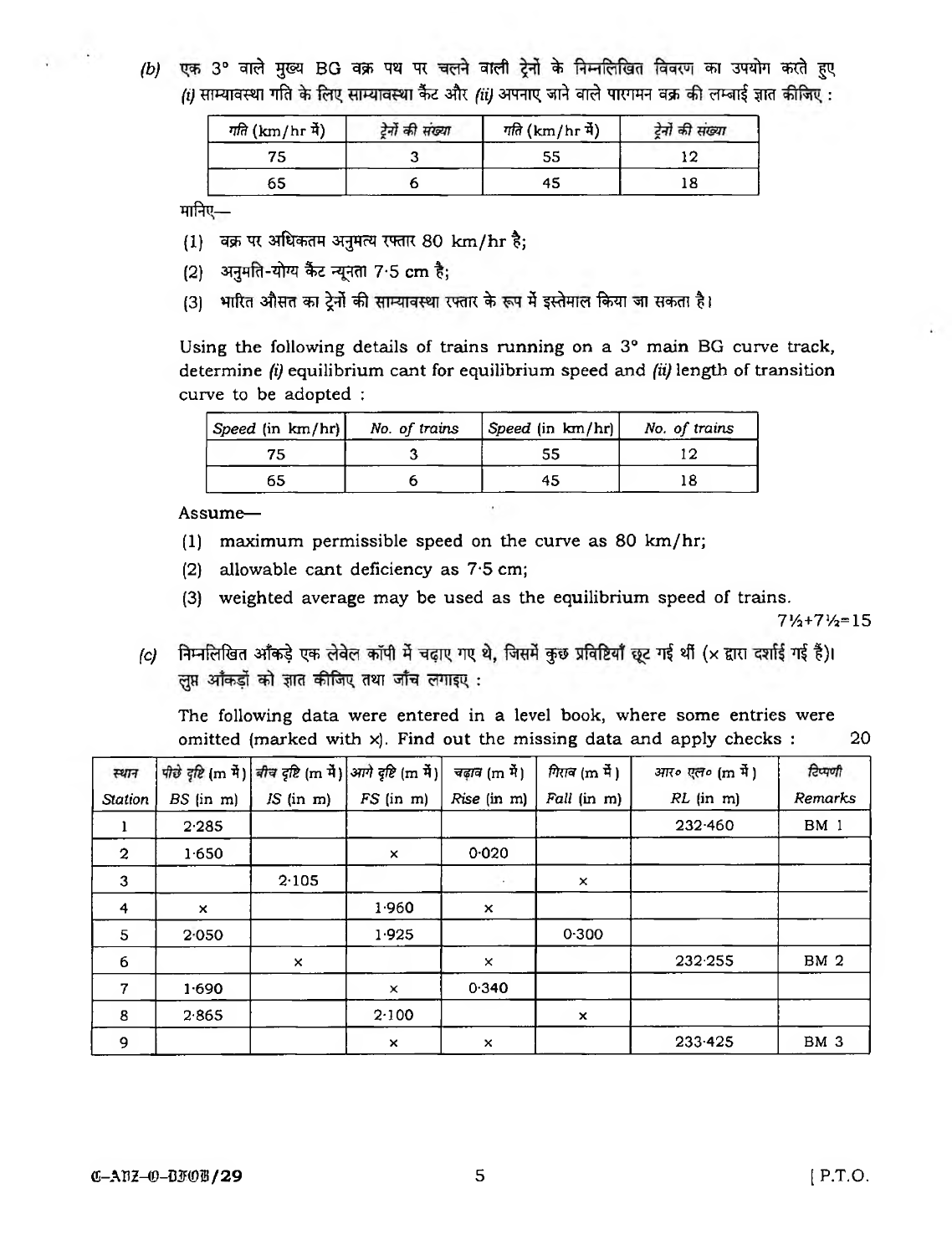## खण्ड-B / SECTION-B

5. (a) आवाह-क्षेत्रों में अपवाह का प्राकलन करने की विधियों को नामित कीजिए। शहरी आवाह-क्षेत्रों में अपवाह के प्राक्कलन के लिए इस्तेमाल की जाने वाली रैशनल विधि की विस्तार में चर्चा कीजिए।

> List the methods available for estimation of runoff in catchments. In detail, explain the rational method used for estimation of runoff in urban catchments. 10

*(b)* ड्युटी एवं डेल्टा को परिभाषित कीजिए। ड्युटी एवं डेल्टा के बीच के सम्बन्ध को व्युत्पन्न कीजिए। इस सम्बन्ध को व्यवहार में लाते हुए एक फसल के डेल्टा की गणना कीजिए, जिसका आधार समय 100 दिनों का है। इस फसल के ड्युटी का मान 432 ha/cumec है।

Define duty and delta. Derive a relationship between duty and delta. Using this relation, find delta for a crop with base period of 100 days. The duty of the crop 10 is 432 ha/cumec.

- *(c)* नदी नियंत्रण के उद्देश्यों की व्याख्या करते हुए नदी नियंत्रण की विभिन्न विधियों को वर्णित कीजिए। Explaining the objectives of river training, discuss the methods used for river 10 training.
- *(d)* एक शहर, जिसकी आबादी 1 लाख की है, को 150 lpcd जल की आपूर्ति की जाती है। विसंक्रमण के लिए आवश्यक क्लोरीन की मात्रा 0·28 mg/l पायी गयी और आवश्यक अवशिष्ट क्लोरीन 0·2 mg/l थी। क्लोरिन डोज़ एवं ब्लीचिंग पाउडर की प्रति वर्ष आवश्यकता (kg प्रति वर्ष में) को निर्धारित कीजिए, यदि ब्लीचिंग पाउडर में क्लोरिन की मात्रा 30% है।

A town with population of 1 lakh is supplied with 150 lpcd of water. The chlorine required for disinfection was found to be  $0.28 \text{ mg}/1$  and residual chlorine required was 0-2 mg/1. Estimate the chlorine dose and quantity of bleaching powder required per year (in kg/year), if available chlorine in bleaching powder is 30%.

*(e)* उपचार विकल्प का अभिकल्पन, जिनका COD/BOD अनुपात 1, 3 एवं 6 है, करते समय COD/BOD अनुपात के महत्त्व की व्याख्या कीजिए एवं उपचार इकाइयों के चयन के औचित्य को बताइए। Explain the importance of COD/BOD ratio while designing the treatment options for COD/BOD ratio of 1, 3 and 6, and justify the selection of treatment units.

10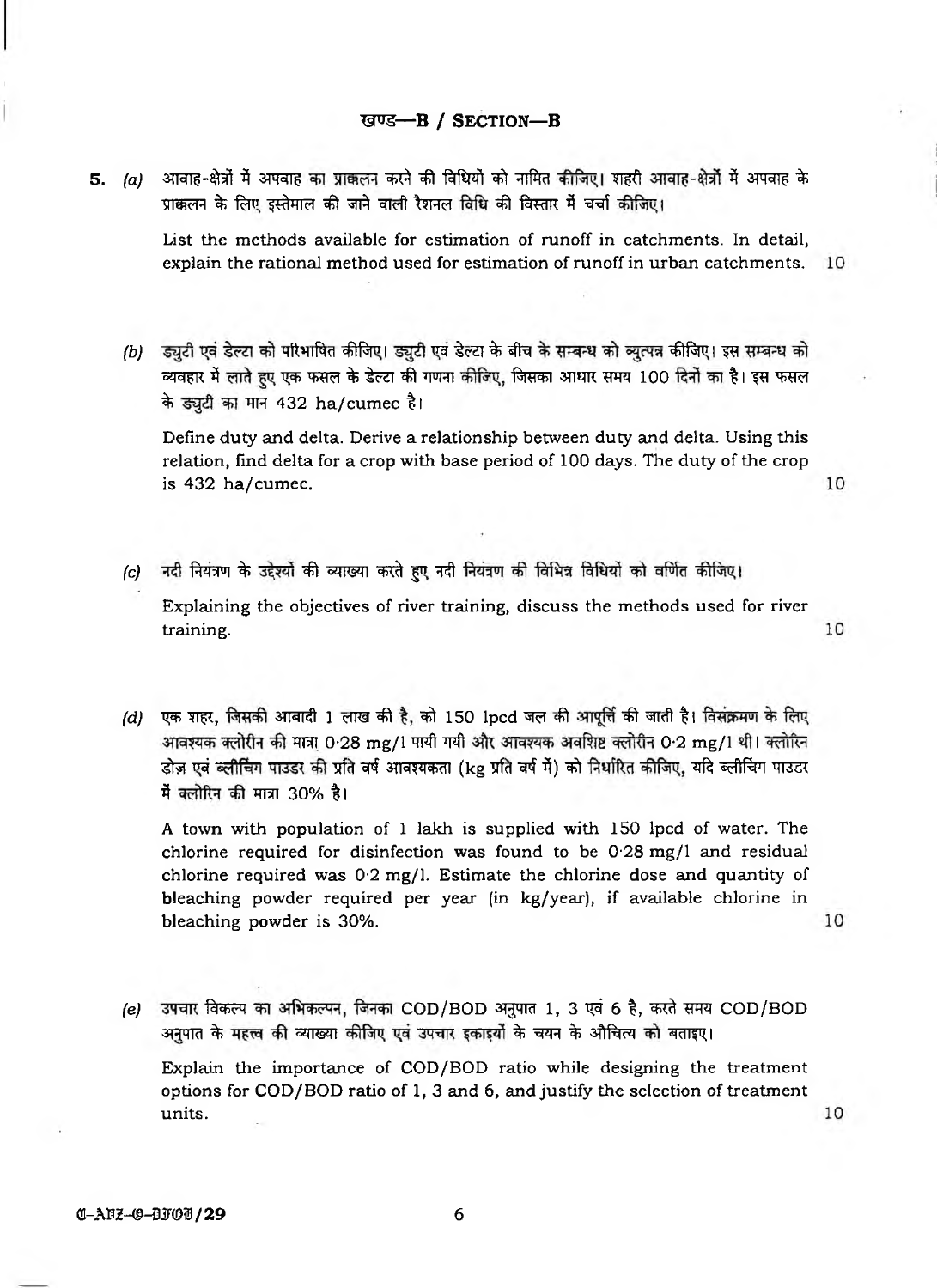6. (a) एक 20 cm का कुआँ स्थिर जल स्तर के 30 m नीचे तक प्रवेश करता है। पानी को 1800 lpm की दर से पम्प किया जाता है। कऔं के डॉडाउन का 1.2 m एवं 0.6 m पर प्रेक्षण किया जाता है। प्रेक्षण कऔं, उस कुआँ से 12 m एवं 36 m की दूरी पर हैं। निम्नलिखित का निर्धारण कीजिए:

- $\ddot{\omega}$  जलवाही स्तर की पारगमन क्षमता
- $f$ *ii)*  $R$  को 300  $m$  मानते हए पम्पित कुआँ का इाँडाउन
- *(iii)* कुआँ की विशिष्ट क्षमता

A 20 cm well penetrates 30 m below the static water level. Water is pumped at the rate of 1800 lpm, and the drawdown in the wells is observed as  $1.2$  m and 0.6 m. The observation wells are 12 m and 36 m from the well. Determine—

- *(i)* the transmissibility of the aquifer;
- *(ii)* the drawdown in the pumped well taking *R* as 300 m;
- *(iii)* the specific capacity of the well. 15

*(b)* आवाह-क्षेत्रों में अवक्षेपण की माध्य गहराई के निर्धारण के लिए प्रयुक्त विधियों को वर्णित कीजिए, जब बिन्दु वर्षा आँकडे उपलब्ध हो।

Describe the methods used for determining mean depth of precipitation in catchments when point rainfall data are available. 15

*(c)* सिंचाई की आवश्यकता का निर्धारण करने के लिए निम्नलिखित आँकडों को जमा किया गया है। जल प्रयोग दक्षता का मान 65% एवं उगते मौसम में क्षयी (कन्ज़म्पटिव) उपयोग गुणांक का मान 0.8 है। वाष्मन-वाष्पोत्सर्जन एवं सिंचाई आवश्यकता को मालम कीजिए :

The following data are collected to determine irrigation requirement. The water application efficiency is 65% and consumptive use coefficient in the growing season is 0.8. Find evapotranspiration and irrigation requirement : 20

*सर्यचमक का मासिक प्रतिशत (घंटों में) माध्य मासिक तापक्रम* (°C में) *Vfffor* प्रभावी वर्षा (cm मैं) *Mean monthly temp,* (in °C) *Monthly % sunshine* (in hr) *Month Effective rainfall* (in cm) नवम्बर 18 7-20 2-6 November दिसम्बर 15 2.8 December जनवरी 13-5 7-30 3-5 January फरवरी 14\*5 710 2-0 February

 $C = \frac{1}{2}$  and  $\frac{1}{2}$  and  $\frac{1}{2}$  and  $\frac{1}{2}$  and  $\frac{1}{2}$  and  $\frac{1}{2}$  and  $\frac{1}{2}$  and  $\frac{1}{2}$  and  $\frac{1}{2}$  and  $\frac{1}{2}$  and  $\frac{1}{2}$  and  $\frac{1}{2}$  and  $\frac{1}{2}$  and  $\frac{1}{2}$  and  $\frac{1}{2}$  and  $\frac{1}{2}$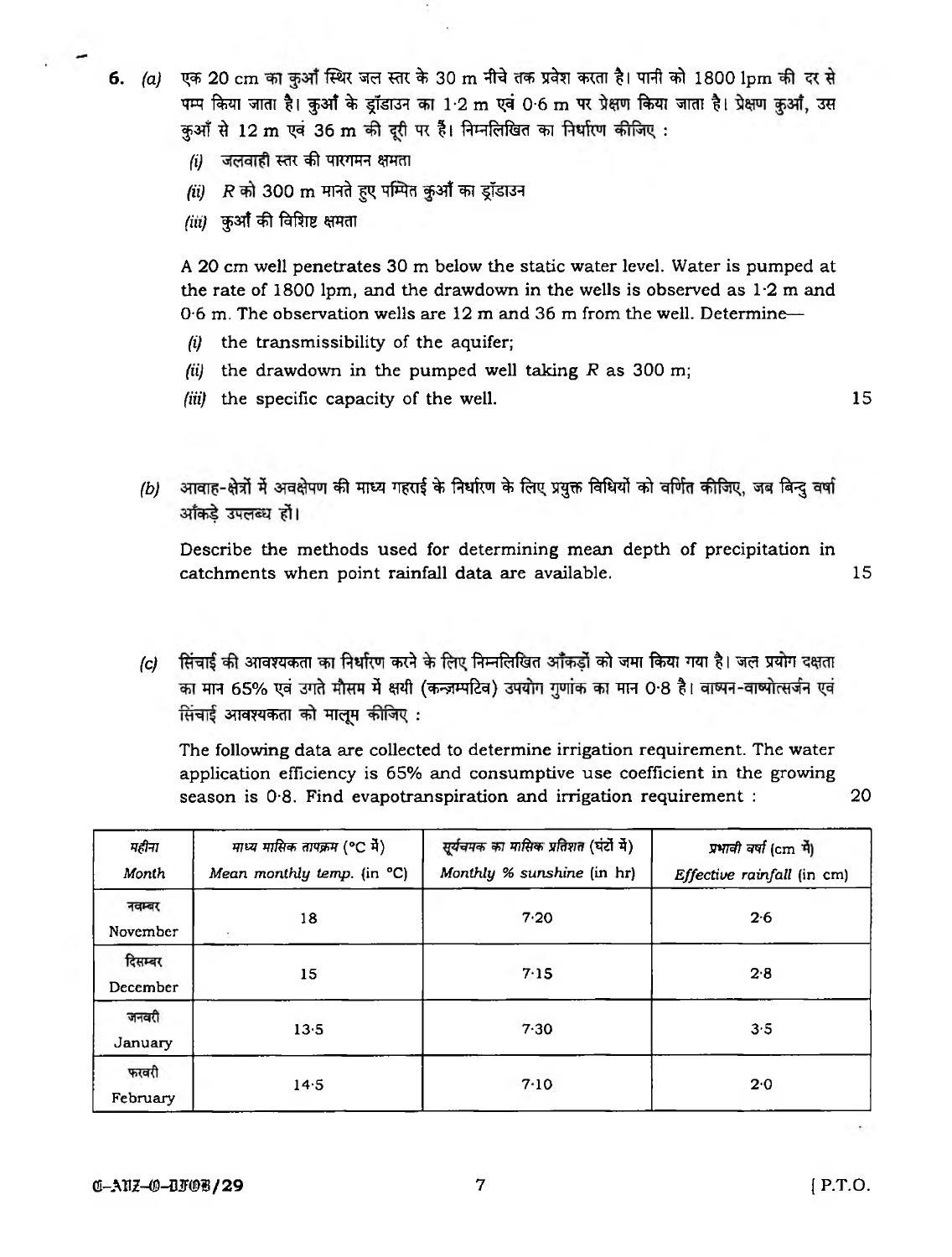7. (a) नीचे दिए गए आँकड़ों का इस्तेमाल करते हुए एक ओगी उत्प्लव-मार्ग की आकृति का अभिकल्पन एवं रेखाचित्रण कीजिए :

```
जल की ऊपरी-धारा (अपस्ट्रीम) शीर्ष, H = 20 m
ऊपरी-धारा मुख की आकृति = 1:1.5 (H:V)
k = 1.939, n = 1.81
```
Design and sketch the shape of an ogee spillway using the data given below : 15 Upstream head of water, *H =* 20 m Shape of upstream face =  $1:1.5$  (H: V)  $k = 1.939$ ,  $n = 1.81$ 

*(b)* एक जल मुख्य (वाटर मेन) का अभिकल्पन कीजिए, जो जलाशय से शहर को पानी दे, जिसकी आबादी 5 लाख है। जल की प्रति व्यक्ति आवश्यकता 270 lpd एवं उच्चतम गुणक 1.8 है। जलीय प्रवणता को भी मालूम कीजिए, जिस पर जल मुख्य को बिछाना है। प्रवाह वेग 1.2 m/s एवं  $C_H = 110$  लीजिए।

Design the water main to supply water from reservoir to a city with a population of 5 lakhs. Assume per capita demand as 270 lpd and peak factor as  $1.8$ . Also, find the hydraulic gradient at which the main is to be laid. Take, velocity of flow as  $1.2 \text{ m/s}$  and  $C_H = 110$ .

- *(c)* सक्रियित (ऐक्टिवेटेड) स्लज विधि (ASP) के नीचे दिए गए आँकड़ों का प्रयोग करते हुए ज्ञात कीजिए—
	- *(i)* ^TcIT;
	- *(ii)* वातक (एअरेटर) का आयतन;
	- *(iii)* जलीय धारण समय (HRT);
	- *(iv)* आयतनी भारण।

अपशिष्ट जल प्रवाह =  $20$  MLD <sup>बैठे</sup> अपरिाष्ट जल की BOD = 200 mg/l बहिःस्राव BOD की आवश्यकता =  $15 \text{ mg/l}$  $F/M$  अनुपात = 0.2  $MLSS = 3000$  mg/l

Using the data pertaining to Activated Sludge Process (ASP) given below, determine—

- *(i)* efficiency;
- *(ii)* volume of aerator;
- *(iii)* hydraulic retention time (HRT);
- *(iv)* volumetric loading.

Wastewater flow  $= 20$  MLD BOD in settled wastewater = 200 mg/1 Effluent BOD required =  $15 \text{ mg/l}$  $F/M$  ratio = 0.2 MLSS = 3000 mg/1

20